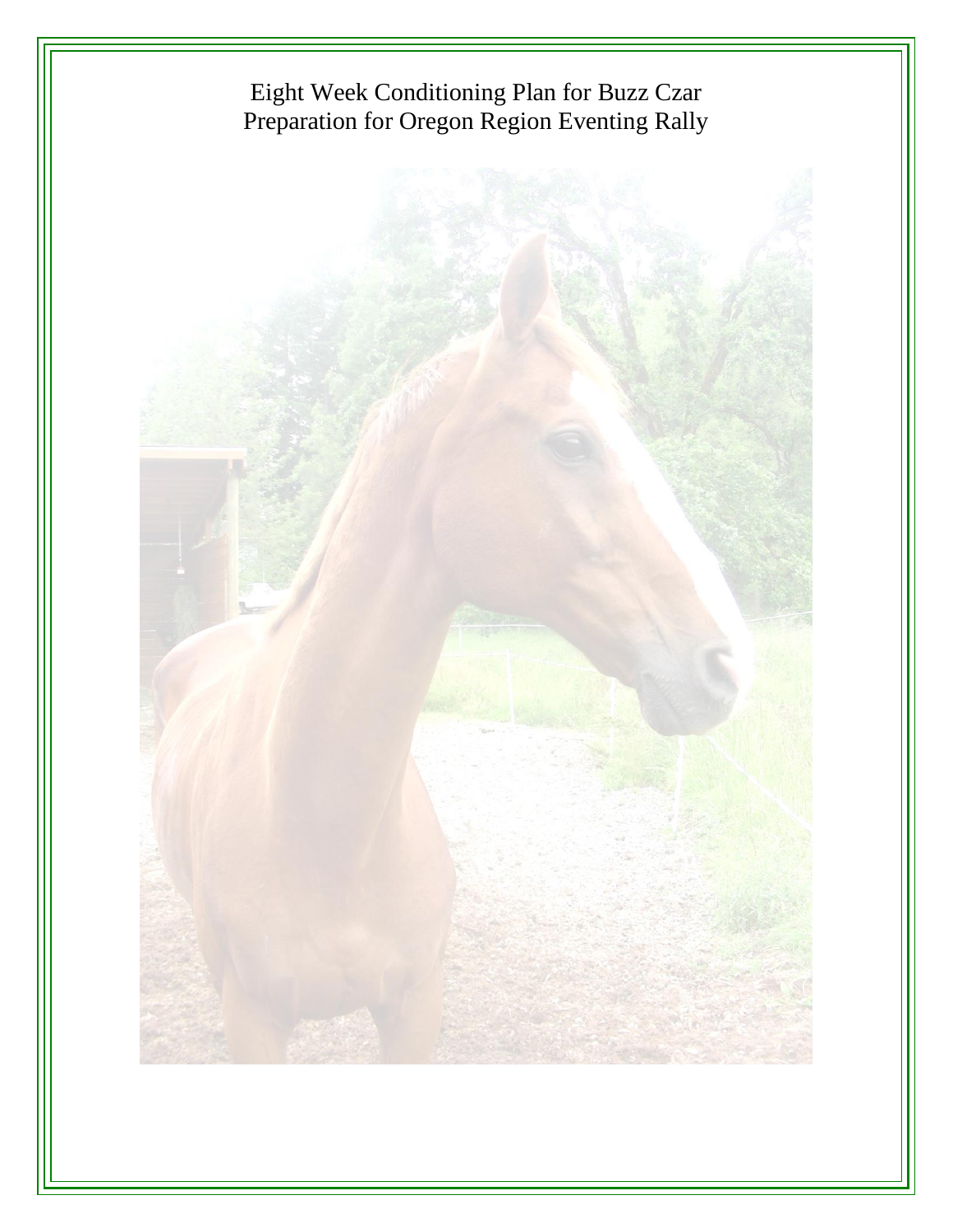|        | Sunday                                                                                                                         | Monday                                                                               | Tuesday                                                                                                                  | Wednesday | Thursday                                                                                                   | Friday                                                                  | Saturday                                                            |
|--------|--------------------------------------------------------------------------------------------------------------------------------|--------------------------------------------------------------------------------------|--------------------------------------------------------------------------------------------------------------------------|-----------|------------------------------------------------------------------------------------------------------------|-------------------------------------------------------------------------|---------------------------------------------------------------------|
| Week 1 | Gymnastics<br>10 min walk<br>15 min flat<br>$15 \text{ min}$<br>gymnastics<br>with poles and<br>Cavaletti                      | Dressage<br>10 min walk<br>$20 \text{ min}$<br>Forward                               | Intervals<br>$30 \text{ min}/3$<br>sets<br>$6 - 3 - 1$<br>(6 min walk<br>3 min trot, 1<br>min canter)                    | Rest      | Hillwork<br>$5 - 1$ min walk<br>sets up hill.<br>2-50 second<br>trot sets<br><b>Check TPR</b>              | Longeing<br>Walk, trot,<br>transitions                                  | Flat<br>10 min walk<br>20 min flat<br>movements<br>& position       |
| Week 2 | Gymnastics<br>Trot/Canter<br>grids with<br>poles &<br>Cavaletti                                                                | <b>Dressage</b><br>10 min walk<br>20 min<br>Forward                                  | Intervals<br>30 min/3sets<br>$6 - 3 - 1$<br>(6 min walk)<br>3 min trot, 1<br>min canter)                                 | Rest      | Hillwork<br>$5 - 1$ min trot<br>sets up hill.<br>2-50 second<br>canter sets<br><b>Check TPR</b>            | Hack<br>20-30 min                                                       | Flat<br>10 min walk<br>20 min flat<br>bending $&$<br>transitions    |
| Week 3 | Jumping<br><b>Practice course</b><br>2' bending<br>lines                                                                       | <b>Dressage</b><br>10 min walk<br>30 min<br>Consistent<br>Tempo                      | Intervals<br>$40 \text{ min}/4$<br>sets<br>$6 - 3 - 1$ (6min<br>trot, 3 min<br>walk, 1min<br>canter)<br><b>Check TPR</b> | Rest      | Hillwork<br>$7 - 1$ min trot<br>sets up hill.<br>3-50 second<br>canter sets                                | Longeing<br>Walk, trot,<br>& canter<br>transitions                      | Flat<br>10 min walk<br>30 min<br>movements<br>without<br>stirrups   |
| Week 4 | Gymnastics<br>10 min walk<br>15 min flat<br>$20 \text{ min}$<br>gymnastics: 2<br>stride to 1<br>stride grids<br>$(2^{\prime})$ | <b>Dressage</b><br>10 min walk<br>30 min<br>Consistent<br>Tempo                      | Intervals<br>$40$ min/4<br>sets<br>$6 - 3 - 1$ (as<br>above)                                                             | Rest      | Hillwork<br>$7 - 1$ min trot<br>sets up hill.<br>3-50 second<br>canter sets<br><b>Check TPR</b>            | <b>XC</b> work<br>Small log<br>jumps &<br>coups                         | Flat<br>10 min walk<br>30 min flat<br>movements<br>& position       |
| Week 5 | <b>Jumping</b><br>Practice 2'3"<br>course,<br>Cavaletti                                                                        | <b>Dressage</b><br>10 min walk<br>30 min<br>Balance                                  | Intervals<br>$50 \text{ min}$<br>$6 - 3 - 1$ (as<br>above)<br><b>Check TPR</b>                                           | Rest      | <b>Hillwork</b><br>$10 - 1$ min trot<br>sets up hill.<br>4-50 second<br>canter sets                        | <b>XC</b> work<br><b>Exposure to</b><br>banks.<br>ditches, &<br>spreads | Flat<br>10 min walk<br>30 min flat<br>bending $&$<br>transitions    |
| Week 6 | <b>Gymnastics</b><br>Gymnastic<br>grid: 1 stride<br>to a bounce<br>(2'3'')                                                     | <b>Dressage</b><br>10 min walk<br>$45 \text{ min}$<br>Balance &<br>School<br>Figures | Intervals<br>$50 \text{ min}/5$<br>sets<br>$6 - 3 - 1$ (6 min<br>trot, 3 min<br>canter, 1<br>min walk)                   | Rest      | <b>Hillwork</b><br>$10 - 1$ min<br>trot sets up<br>hill.<br>5-50 second<br>canter sets<br><b>Check TPR</b> | <b>XC</b> work<br><b>Distance</b><br>work                               | Flat<br>10 min walk<br>$45$ min<br>movements<br>without<br>stirrups |
| Week 7 | Jumping<br>Practice 2'6"<br>courses, single<br>fences                                                                          | <b>Dressage</b><br>10 min walk<br>45 min<br><b>Bending</b>                           | Intervals<br>$2 - 6$ min<br>trot sets<br>$2 - 3$ min<br>canters<br><b>Check TPR</b>                                      | Rest      | Hillwork<br>$10 - 1$ min trot<br>sets up hill.<br>5-50 second<br>canter sets                               | <b>XC</b> work<br>courses                                               | Flat<br>10 min walk<br>45 min flat<br>movements<br>& position       |
| Week 8 | <b>Gymnastics</b><br>10 min walk<br>15 min flat<br>20 min<br>gymnastics                                                        | <b>Dressage</b><br>10 min walk<br>45 min<br>Bending                                  | Intervals<br>$2 - 6$ min<br>trot sets<br>$2 - 3$ min<br>canters                                                          | Rest      | <b>Hillwork</b><br>$10 - 1$ min trot<br>sets up hill.<br>5-50 second<br>canter sets<br><b>Check TPR</b>    | <b>XC</b> work<br>Three 3 min<br>gallops<br>@350 mpm                    | Flat<br>10 min walk<br>45 min flat<br>bending $&$<br>transitions    |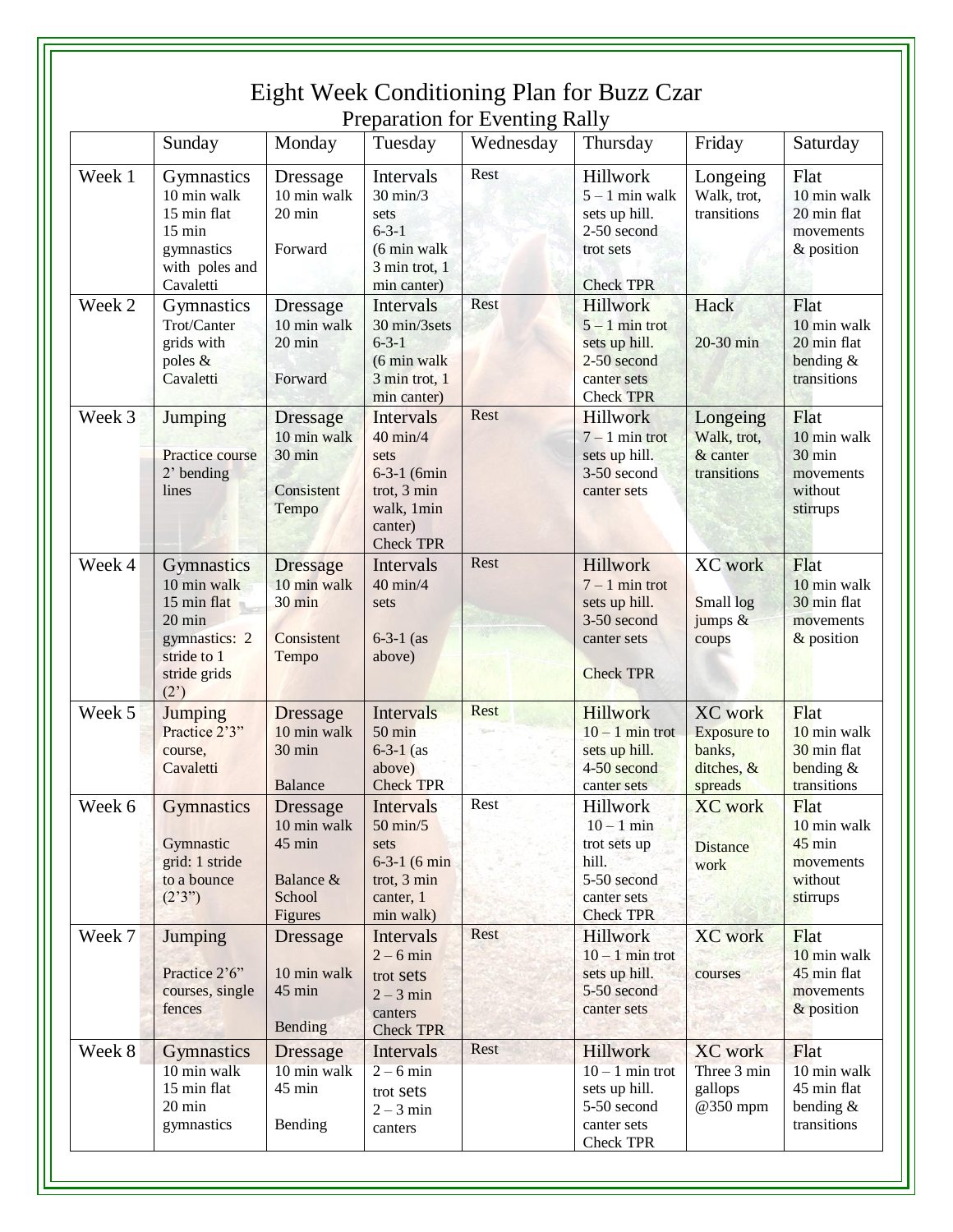## Eight Week Conditioning Plan for Buzz Czar Preparation for Eventing Rally

Conditioning a horse is important because it physically prepares them for a special event or activity that their rider wishes to participate in. Conditioning lets the horse be able to go longer and faster without becoming as tired and also makes them stronger, so they're less likely to get injured. These are just some of the reasons why it is essential to set up a conditioning plan if you plan to do more than just light riding.

Buzz is a 17 year old Thoroughbred horse, who is more prone to injury due to his age, so getting him fit will make riding and jumping him safer. He enjoys being worked daily and it improves his body conditioning as well as his ability to move more effectively. This plan assumes that Buzz has been in regular training and is ready to be exercised as described.

In February, Buzz's condition was very thin. Currently, his body would be described as thin. His ribs can be faintly seen and the top of his neck, near the base, is under muscled. His diet was changed to include a high fat concentrate (\*see below) to increase his body mass and fat. He also has Orchard Grass hay available to him at all times. He has been gradually gaining weight and muscle mass. In addition, his teeth have been floated and a plan is in place to correct the misalignment of his front teeth. Buzz receives regular deworming to assist in parasite prevention. Buzz wears shoes on his front feet only. His right foot is being corrected due to a contracted heel. His right front leg is being corrected because his hoof angles to the outside which causes uneven stress to the tendons and ligaments. The tendons and ligaments on the outside of his right leg are being stretched while the tendons and ligaments on the inside are being relaxed. He occasionally brushes his front legs together so I check them after each ride for cuts, abrasions, or other injuries. For a few days after shoeing, his front legs are sore due to the rebalancing. Therefore, he has a light workout or is given the day off.

Buzz's conditioning plan includes daily warm up exercises to prepare him for the task at hand and cool out time, even though it is not listed as such. His legs are cold hosed after strenuous workouts and felt for heat or pulses. Vital signs are monitored frequently each week to check for progress or regression in his fitness level. He is weight taped weekly to make sure that he is not losing weight and, in his case, hopefully gaining a little.

#### **Week 1**

Be sure that Buzz is up to date on all vaccines, farrier work, and dental care. Initial resting vital signs T: 99.3, P: 32, R: 12 and weight tape (945 lbs). Give electrolytes if needed for excessive fluid loss. Follow the attached schedule to view conditioning routine. Starting feed: Orchard grass hay 11 pounds twice a day. Ultium Grain 3 pounds three times a day.

## **Week 2**

Buzz to be worked as shown on the previous page. Resting vital signs T: 99.3 P: 45, R: 20, hillwork (trot and canter sets) vital signs T: 99.8, P: 90, R: 40 and recovery vital signs T: 99.3, P: 40, R: 20. Ultium Grain increased by  $\frac{1}{2}$  scoop (1.5 lbs) twice a day to maintain energy and weight.